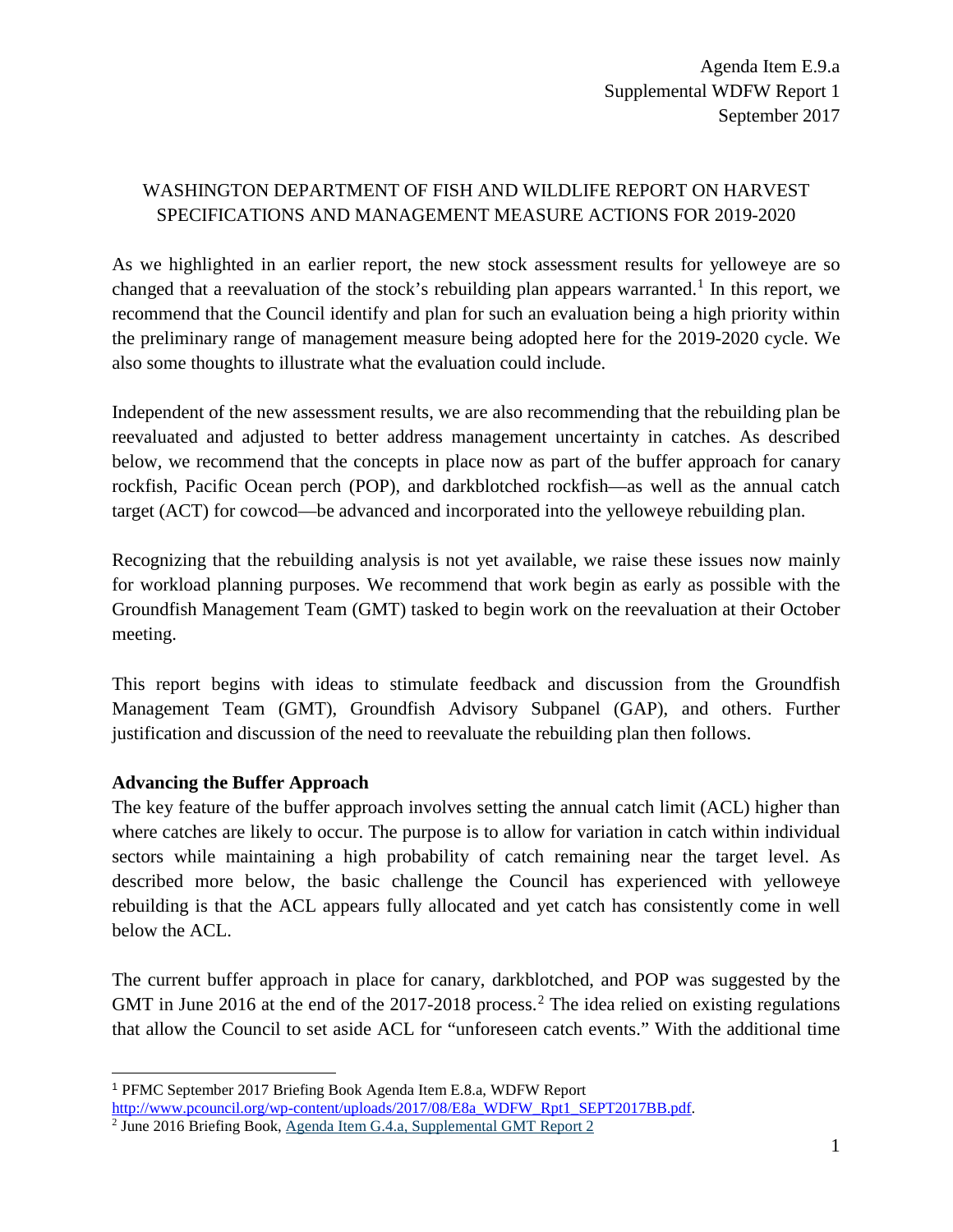available this cycle, the concept could be redefined to more fully capture the goal of having more flexibility for management uncertainty. Whether formally designated as such, the idea more follows the concept of the ACT.

Specifics will become easier to discuss once the results of the rebuilding analysis become available. Here we provide some general thoughts in support of making the discussion a priority. The evaluation we envision would involve incremental adjustments to existing management measures aimed at providing more stability and certainty to fishery participants and fishing communities. Although incremental, we would encourage looking to some of the ideas discussed under the *Agenda Item E.5, Flexibility in Annual Catch Limit Management Response, Scoping* and by the Community Advisory Board as part of *Agenda Item E.7 Catch Shares 5-Year Review, ROA for Follow-On Actions*. Discussions could include the following as topics of focus:

- Yelloweye has been particularly challenging for the recreational fisheries in all three states. Buffers could substantially reduce the chances of inseason management restrictions and closures. Depending on the results of the rebuilding analysis, they could also allow for evaluation of new fishing opportunities, which the Council may be hesitant to take on because of the uncertainty in catch projections, or for relaxing some measures to take some pressure off of data poor nearshore stocks.
- Allocating yelloweye quota to the individual fishing quota (IFQ) program using a riskbased projection instead of assuming that all quota will be used each year. Low yelloweye quotas are affecting the performance of the bottom trawl sector. Increasing the amount of quota pounds (QP) in circulation could allow more people to cover their risk without causing substantial increases in catch. The data suggests it would be very unlikely for many people to experience extraordinary catches of yelloweye.<sup>[3](#page-1-0)</sup> Without major changes to behavior and individual accountability, the probability that all QP would be used would therefore be low. As an oversimplified example, if each unit of quota pound (QP) only had a 50 percent chance of being used, the Council could issue double amount of QP relative to the target level of catch. For example, if 1 mt were the target level of catch then 2 mt of QP could be issued while leaving good chances that the target would be maintained over a series of years. While this idea may sound novel, trip limit fisheries operate on the same principle. Trip limits are set knowing that not everyone that can take them will.
- Moving unused quota from the buffer between years, consistent with the latest National Standard 1 Guidelines on carryover or multi-year averaging. The Council would adjust the buffer consistent with meeting  $T_{Target}$ .

<span id="page-1-0"></span> $\ddot{\phantom{a}}$ <sup>3</sup> The bootstrap probability analysis updated for the five-year review shows point estimates of 3-20 pounds and an upper level risk estimate of 17-81 pounds for yelloweye based for vessels making 200 bottom trawl tows on the shelf (*see* Table 3-76 for the median and 95th percentile tail conditional expectation values in *PFMC June 2017 Briefing Book, Agenda Item F.2.a, Catch Share Analysts Report: West Coast Groundfish Trawl Catch Share Program Five-year Review – Draft)*.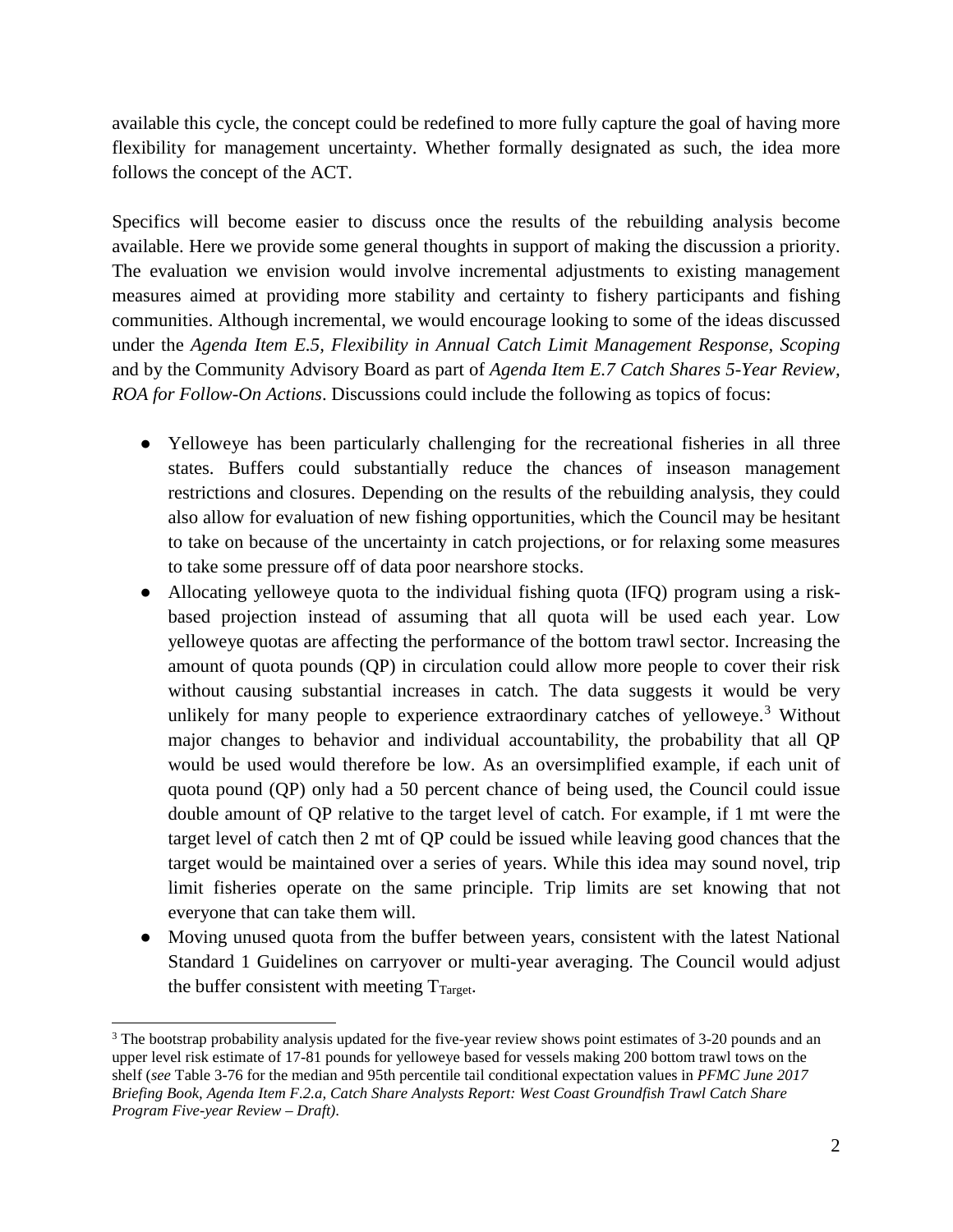These ideas are intended to stimulate discussion among the GMT and Groundfish Advisory Subpanel (GAP) and illustrate the concept. There are other ideas out there to address the same goal for additional sectors and we expect these will be brought forward. Buffers could be set at the individual fishery sector level or be pooled to account for or be available to address management uncertainty in multiple sectors or a combination of both. Again, at this point in the process the discussion is about whether to make this item a priority for analysis and discussion among the various management measure proposals. Workload and timely implementation of the 2019-2020 harvest specifications will be key considerations.

In terms of general magnitude, the current ACL is 20 mt for both 2017 and 2018. The corresponding ACLs from the new assessments are 29 mt in 2019 and 30 mt in 2020, although the Council may revise this default. The OFL will not be reported until November, yet we understand that it will be near 90 mt with an acceptable biological catch (ABC) in the 70-80 mt range. With current catch levels averaging less than 10 mt since 2009, setting the ACL equal to the ABC as has been done to create buffers would be unnecessary. A rough look at current allocations, just to illustrate this point, shows that many sectors could receive at least 50 percent increases, some larger, in their allocations with an ACL near 30 mt while having management measures targeted at achieving catches near or even below current ACL levels. The GMT could begin more rigorous analyses at their October meeting.

Again on the intent of incremental adjustments, we do not see changes that result in substantial increases in catch being appropriate revisions at this time. For instance, we do not think that the seaward boundary of the non-trawl rockfish conservation area (RCA), set at 100 fm in the north, could be relaxed. At the same time, a buffer approach could provide additional assurances that the boundary would not be extended unless extraordinary and persistent changes in catches occurred. The Council has routinely considered pushing the boundary deeper to lower yelloweye bycatch and at one point did move it to 125 fm in certain areas off Oregon. Some increases will likely be warranted. But we do not think a radical change to how the Council has addressed the needs of fishing communities while rebuilding the stock in as short a time as possible is necessary.

#### **Reasons for Revisiting the Rebuilding Plan**

The forecasts shown in the decision table have the rebuilding time for yelloweye being in 2026 or 2027 instead of the 2074  $T_{Target}$  in place now. The rebuilding analysis, to be reviewed later this month, will produce the official estimates of rebuilding time. Clearly though, this is a substantial change in the best available science on the status and biology of the stock and one that warrants revaluation of the estimated times to rebuild against the needs of fishing communities on its own.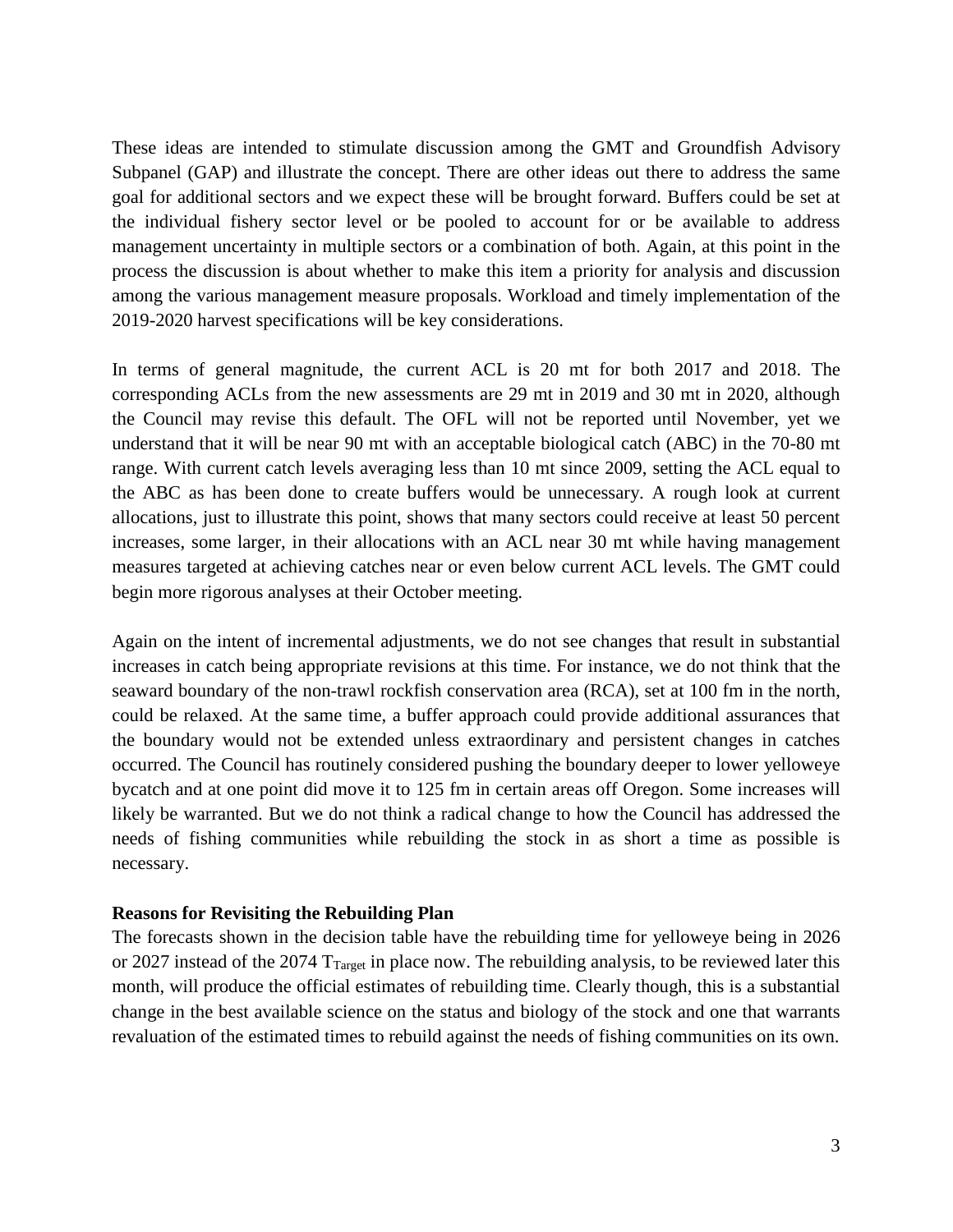At the same time, experience with the rebuilding plan points to management uncertainty in catch as another reason for the reevaluation. When the yelloweye rebuilding plan and its "ramp-down" in the annual catch limit (ACL) were designed, it was unknown how well management measures would perform. With the core management measures for mitigating yelloweye bycatch remaining in place, there is now a time series of catch data showing a somewhat unexpected pattern. Catches have come in consistently and substantially below the ACL. All in all, this experience has shown that this management uncertainty is a key piece needing to be considered as part of how rebuilding plans address the needs of fishing communities.

Lower than expected catches have been good news in that they should translate into faster rebuilding of the stock, all else being equal. At the same time, the Council faces the prospect of closing or severely restricting some sectors inseason each year. And, many sectors would benefit from increases to their allocations. Scientific research and exempted fishing permits, both important for increasing information available for management, have also been curtailed because of tight allocations. Shifting existing allocations around would be one solution to the problem. However, there has been no clear place where the Council can reallocate from one sector to another.

### **Management Uncertainty and Catch Variability**

A commonly heard concern about rebuilding is that catch rates are expected to increase as stocks rebuild. When catch rates are proportional to stock abundance, this is the logical expectation. The reason for the concern is one of inflation. As stocks grow, the "needs of fishing communities" higher quotas are needed to maintain the initial level of "need." This is indeed a concern with yelloweye and justifies the increases in the ACL based on the constant SPR harvest rate strategy. However, variability has proven to be more of a challenge so far. The challenge is that meeting a fixed level of "need" for a sector of fishing community means the possibility of experiencing a wide a range of catch levels.

Using the nearshore fisheries as an example, the average total mortality estimate over 2004-2016 is 1.1 mt. The low was 0.1 mt, only 9 percent of average. The high was 2.3 mt, or 209 percent of the average. In sum, providing similar levels of fishing opportunity in the nearshore fisheries can require very little catch in some years and more than double the average in others.

Similar patterns of variability across multiple sectors has made yelloweye perhaps the Council's most challenging rebuilding stock. In setting sector allocations, harvest guidelines, set asides, etc., the Council has tended to not use average, "most likely" catch levels. Rather, the Council has been precautionary with estimates and management measures for many sectors to provide fishing communities some stability if catches swing high. The downside of providing precautionary allocations to one sector means that it is unavailable to other sectors. And the combined effect of the approach has been to bring catch in well below the ACL each year. Since